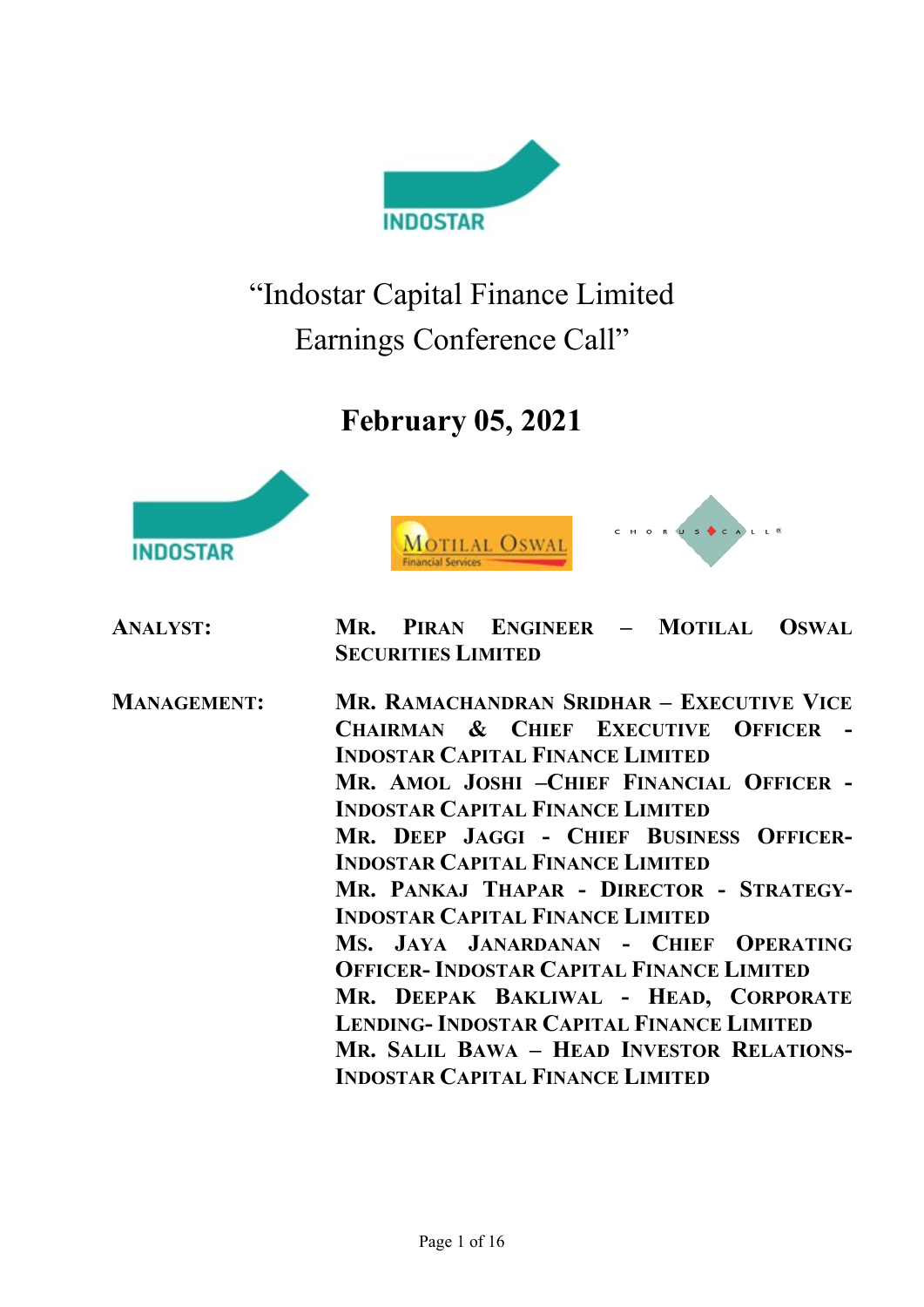

- Moderator: Ladies and gentlemen, good day, and a very warm welcome to Indostar Capital Finance Earnings Conference Call, hosted by Motilal Oswal Financial Services Limited. As a reminder, all participant lines will be in the listen-only mode and there will be an opportunity for you to ask questions after the presentation concludes. Should you need assistance during the conference call, please signal an operator by pressing "\*" followed by "0" on your touchtone phone. I would now like to hand the conference over to Mr. Piran Engineer from Motilal Oswal Financial Services. Thank you and over to you Piran!
- Piran Engineer: Yes. Thank you, Adi, and thank you everyone. Welcome to this call. With us, we have the entire management team of IndoStar Capital Finance led by Mr. R Sridhar, Executive Vice Chairman and CEO. Without further ado, I would like to handover to management for opening comments, post which we can take Q&A. Over to you, Sir.
- R Sridhar: Good morning to all of you and thank you for joining the Q3 results call. Let me give an overview first, and then we would be happy to answer your specific questions. So, I consider this quarter to be a very good and strong for IndoStar.

So, let me start with disbursements. The disbursements as you all are aware for this financial year, the first nine months of which five months were under moratorium and there were large NBFCs which have even started disbursements during the moratorium period but as far as IndoStar is concerned, we decided to focus on two things, cost reduction and asset quality. In terms of restarting the disbursements, we felt unless and until, we achieve the 100% collections, we would not commence disbursements.

 So we achieved 100% collections during the first month of this quarter, that is October, 2020 and naturally we started our disbursements in November,2020 and December,2020 and also in this quarter, in retail space we have doubled the disbursements compared to what we have achieved in Q2FY21. So, in Q2FY21 we did about Rs. 200 and odd crore and we have done more than Rs. 400 crore in Q3FY21 and we are very confident that the run rate we are achieving in the Q4FY21, we are definitely going to be more than 50% disbursements compared to Q3FY21. So, the disbursements have been a very good for us. We have done everything to increase our retail business in the coming quarters. The indications from the environment, is very positive.

 As we all know the lockdown has completely crossed and now unlocking has started and the truck the manufacturers are reporting good sales numbers. If you have observed during the month of January,2020 all the major truck manufacturers have reported more than 20% growth in M&HCV and LCV sales which is a good indicator. The IndoStar's focus is on used commercial vehicles andas we all know, there are few companies present in this space so gaining market share is not going to be a problem.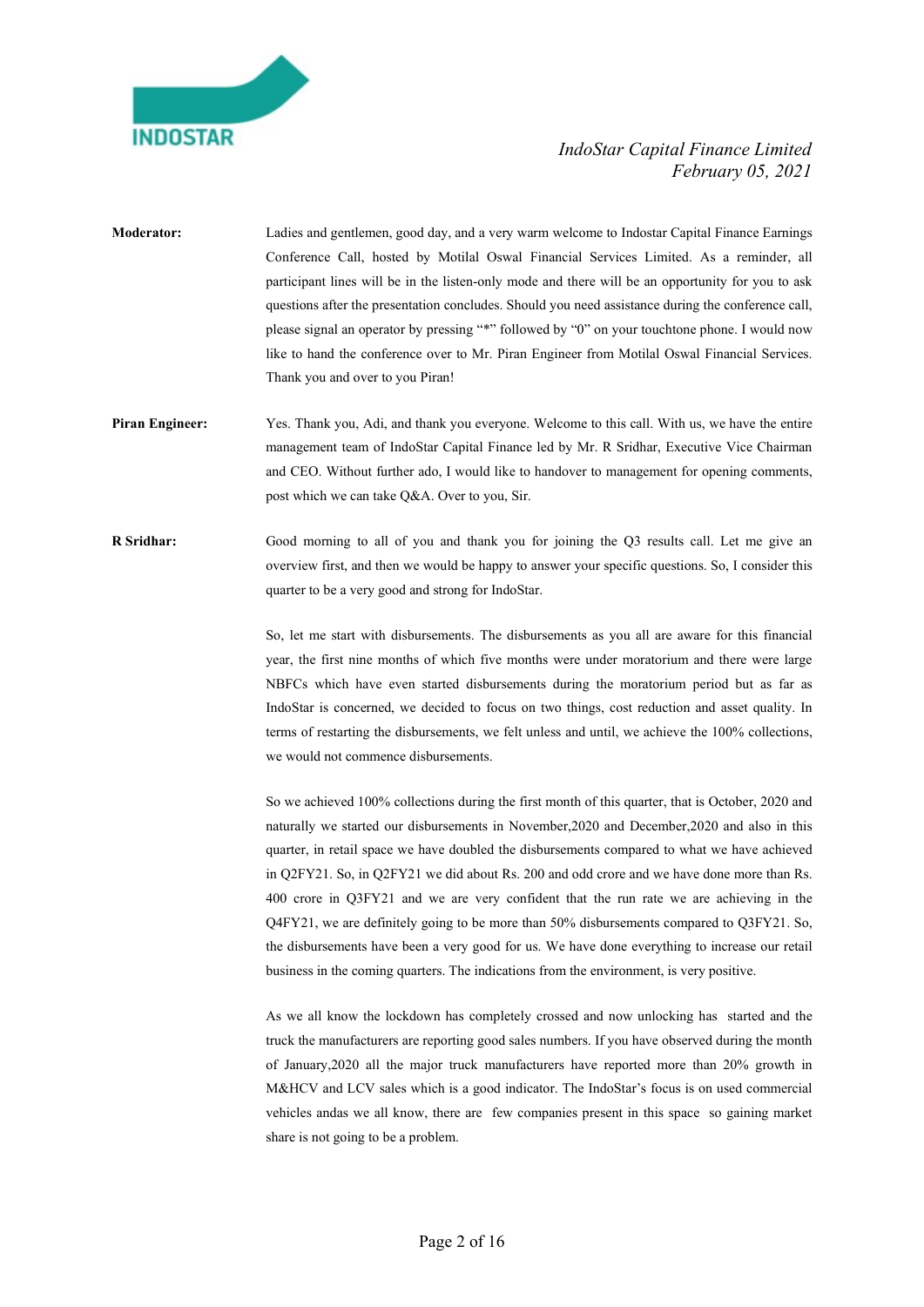

 The fillip we got is the announcement led in the budget by the Finance Minister, a long pending scrappage policy so as we have been articulating for a very long time that the scrappage policy is on pending from the government will open it any time so as we anticipated, from a mandatory ban, now it has been changed to a voluntary and commercial vehicle which has been made 15 years. So more than 15 years, there is a huge population, more than one million vehicles are there and this is going to trigger a huge replacement demand. So from all respects, , I think next five years are going to be fantastic for IndoStar to gain a very huge market share in both new and used vehicles and particularly in the used vehicles where we are going to focus, the waste demand as well as the scrappage demand is going be phenomenal.

 So, we have been preparing the organization to take advantage of such a potential, which is unfolding. So what we have been doing is that we have created a top management team, we have brought in Mr. Deep Jaggi, as our Chief Business Officer, in October, 2020 who has a very long experience and impeccable track record in building large commercial vehicles finance business in very reputed organizations like Chola and HDB. He has done a lot of work in the last three months and we have created an infrastructure, and also we have an aspirational expansion plans.

 So, the expansion is going to come in three areas and the first one is the geographical expansion. As you all aware, we originally started from South and with the acquisition of India Infoline's commercial vehicles finance business, we gained some foothold in North and West, but considering our aspiration we felt that we need to be an all India network company, and so we are moving towards that goal and for that we have created a hub-and-spoke model. So geographical expansion is going to be one expansion, which we are going to do, and the second expansion is going to be on the product side so apart from commercial vehicles, we are also going to focus on passenger vehicles, farm equipments like tractors, construction equipments. The customer segment also, we are going to expand by not only focusing on two or three vehicle owners, but we are also going to focus on five vehicle owners and with this expansion, our potential is going to increase substantially. So, we look forward to fantastic growth in our assets in the next financial year of FY2022.

 Coming to the collection efficiency and asset quality, we have given clearly in our investor deck, how our collections have progressed in the last nine months. So gradually, during the moratorium, we climbed up and then reached 100% in October, 2020 and our asset quality in terms of nonperforming loans have been stable and I would say it has come down compared to the March 31, 2020. The restructuring loans are less than 5%, which is fantastic and there are some slight bucket movements which we are addressing. With the economy opening up, most of our customers who are carrying the freight activity of essential commodities are not impacted but there are some segments like the heavy commercial vehicles, fleet owners who are carrying industrial goods, passenger commercial vehicles have been impacted so apart from that everything is doing well.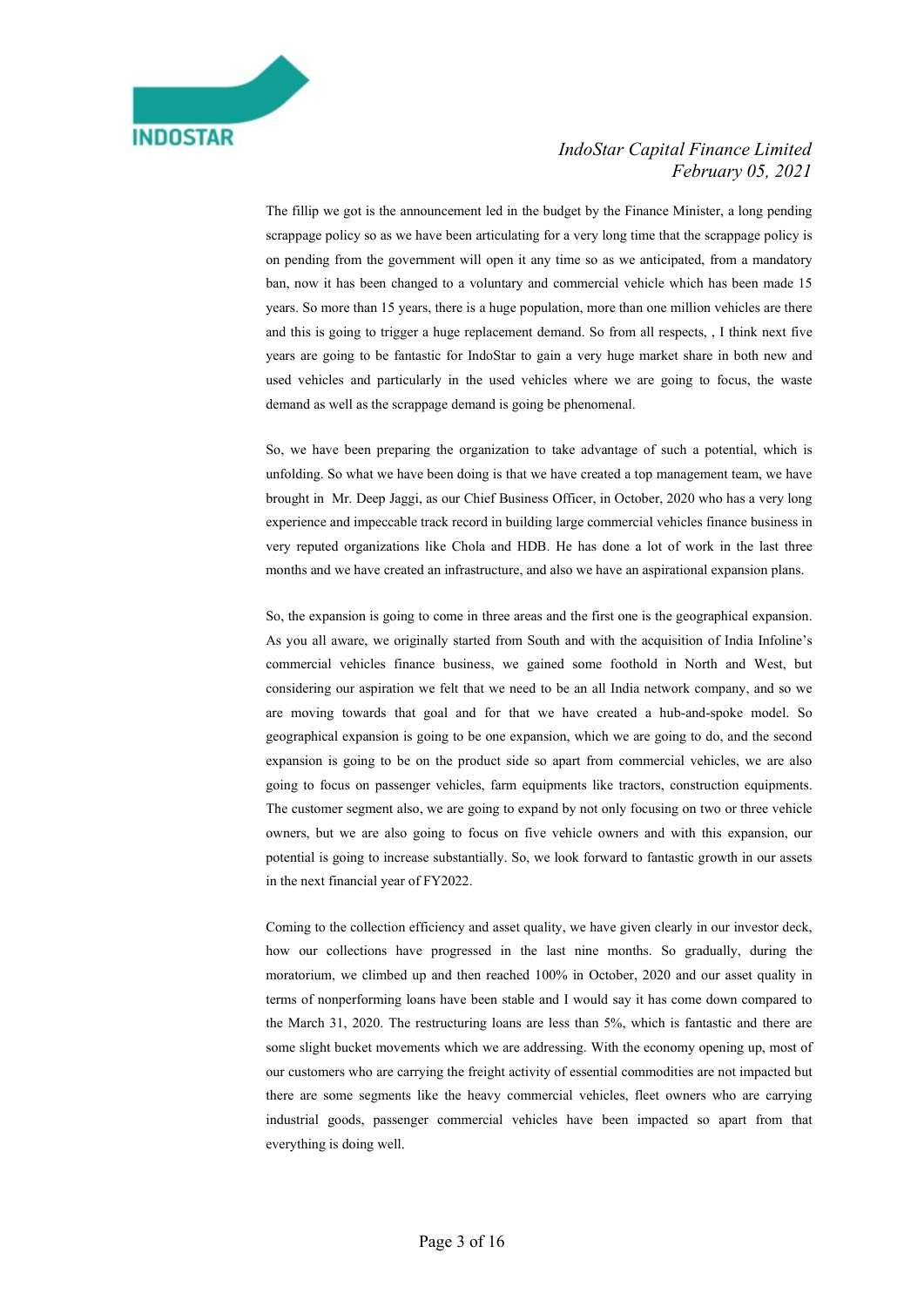

 So, we look forward to improve the collection efficiency which would be our focus and there are two important things, which are going to help us strategically one is our partnership with ICICI Bank. We articulated in our earlier calls that we would like to put the new vehicles business in the ICICI bank's balance sheet, so we have renegotiated the commercial terms on which we both have agreed and signed an agreement, so our partnership with ICICI Bank has strengthened and it has been a fantastic strategy initiative we have taken, so with this partnership and combined with the building of our huge infrastructure for the next five years aspirational plan, we at one stroke have removed any uncertainty with regard to liquidity so while we build this aspirational plan, we are also taking two major initiatives.

 One is the branch network, so we are focusing on building smart branches, which are going to be lower in size with the reduced operational expenses so that is one which we are planning. With the insight, we have brought during the lockdown by working from home, we felt that large branches are not required and we are also spending a lot of time and energy with digitization initiatives so we have mandated a global consultant and by first quarter, our digitization will be completed and these two things, smart branches and digitization, are going to help us in enhancing the productivity as well as reducing the operating expenses so these are few initiatives, which we are going to strengthen our retail aspirational plan.

 While we grow our retail business in the next five years and particularly in the next one year, we are also simultaneously focusing on reducing our corporate lending business. As you all know, we had more than Rs. 5,000 crore about two years back time and consciously, during the challenging time of the last 2 years, we have been able to bring it down to around Rs. 2300 crore - Rs. 2,400 crore by collecting the money from our customers and we are confident that this Rs. 2,300 crore also can go down to less than 10% by March 2022, so our effort continues in reducing the corporate book. So today, the mix of retail at corporate, which is some of 70-30, will come down to 90-10 and that is going to be one major initiative. Also IndoStar has been strengthened by the recent affirmation of AA-rating by CRISIL with a stable asset quality, which has been obtained during the most challenging time of lockdown. It helps us with the Brookfield Investment, where we have a very comfortable net capital adequacy of 35% with a very strong ALM. The liquidity pipeline is also very strong.

 We are sitting on a huge liquidity, which will get exhausted with our growth in retail business by June, 2021 but overall the liquidity pipeline has been fantastic. We have been able to generate resources from banks and institutions even during this period and with the kind of response we are making from the banks and the institutions, we do not foresee any problem in liquidity and as far as the cost is concerned, the cost is going down, and we have been accessing incremental borrowings below 9%, and that is pushing down our average cost and with the transmission likely to happen during this quarter, when banks are transporting their reduced cost to us. I do feel that the gap between our average cost of funding as well as our marginal cost of funding will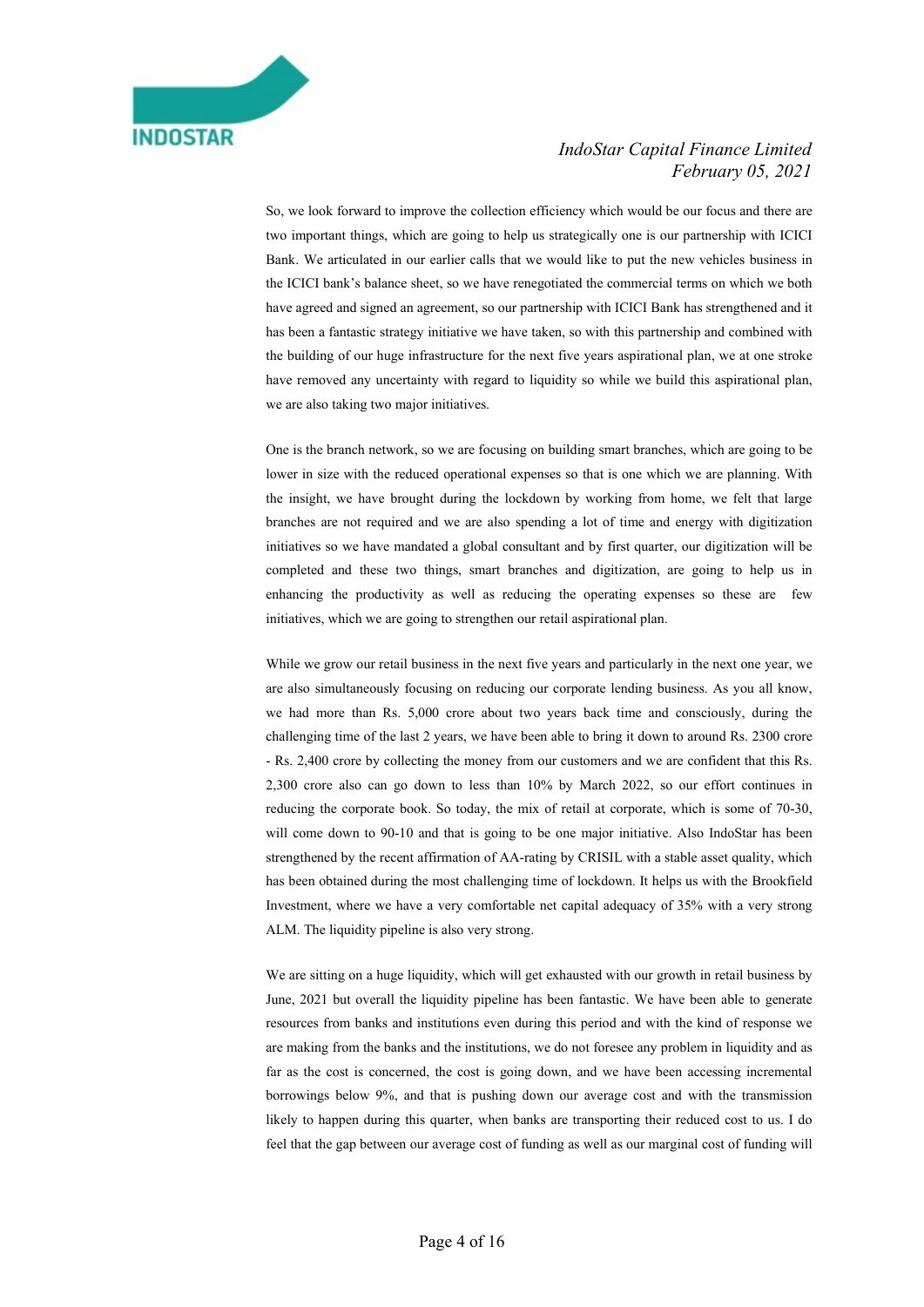

narrow, today, we are slightly above 10%, but it will go down to 9% is what I feel in the next six months.

 So with all these things, we do feel that overall, whatever we have been planning, like reduction of corporate book, focusing on the retail business with CV being the engine, the focus on the SME and affordable, intact collection, asset quality, smart branches and digitization to enhance productivity and reducing operating expenses, expansion in geographic product and customer segment is going to make IndoStar an emerging, strong company in the retail business going forward so we have a very aspirational plan for the next five years, and the management team is very confident that we will be able to achieve with the environment supporting also we are very confident that our performance in the next, particularly in the next five quarters, is going to be fantastic so with these initial remarks, I would request specific questions, and me and my colleagues would be very happy to answer.

- Moderator: Thank you very much. Ladies and gentlemen, we will now begin the question and answer session. The first question is from the line of Radhika N from Mirae Asset. Please go ahead.
- Radhika N: Hi, I have 2 questions. If you can just give me a breakup of Stage 1 and Stage 2 assets?
- R Sridhar: Amol, can you take this?
- Radhika N: Stage 1 and Stage 2 assets.
- R Sridhar: Yes. My colleague, Amol, will give you that.
- Amol Joshi: Radhika, around 74% of our book is in Stage 1 and the balance other than 2.8% of gross NPAs that we have, the balance is in stage 2.
- Radhika N: In stage 1 and 2, sorry, can you just repeat?
- Amol Joshi: Yes. So, stage 1 is around 74% of our book.
- Radhika N: 74%.
- Amol Joshi: Yes, another 24% will be in stage 2. Is that we, by default, keep the restructuring book at Stage 2 as a prudent measure with an equal amount of elevated provisioning done against it.
- Radhika N: Right. Okay and just to clarify, so the 2.8% GNPA is the pro forma which you are expecting without the standstill, right?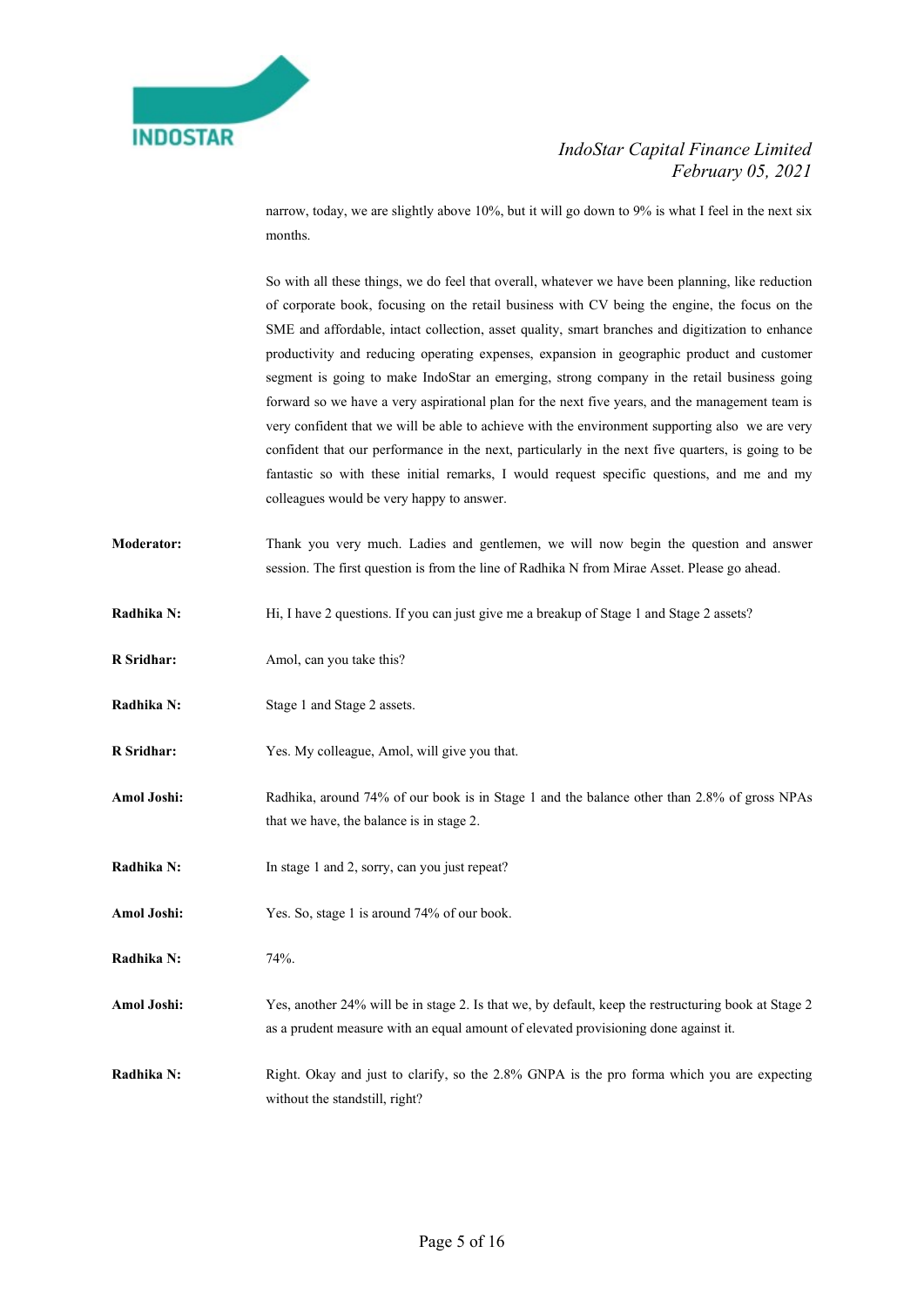

- Amol Joshi: Yes. We are reporting numbers without taking the Supreme Court judgment. With that, the number will be 2.1%.
- Radhika N: So, without the standstill, it would have been 2.1%?
- Amol Joshi: With the standstill, it will be a lower number, which is 2.1%.
- Radhika N: 2.1% and without that, it is 2.8%? okay and, if you can give me the write-off amount, like there has been a decline in the GNPA numbers so what is the reason for it?
- Amol Joshi: So you will see the decline only between Q1FY21 and Q2FY21 that was articulated in the Q2FY21 call because of an ARC sales there is no write-off that we have really taken barring a few specific cases which is a business as usual in the retail business, there is no key write-off between Q2FY21 and Q3FY21.
- Radhika N: Okay that is from my side. Thank you so much.
- Moderator: The next question is from the line of Aakash Dattani from HDFC Securities Limited.
- Aakash Dattani: Hi good morning and thanks for taking my question. My first question is, have we taking any interest reversals?
- Amol Joshi: Due to what reason are you looking for interest reversals?
- Aakash Dattani: To if I look at, say, your interest income, just wanted to confirm, so there is no interest reversal on any potential stress that you see?
- Amol Joshi: No, we have not taken any interest reversal on any account.
- Aakash Dattani: Okay and is there a one-off in your other income this quarter?
- Amol Joshi: Yes, Aakash. We have done a direct assignment in our HFC of Rs. 100 crore and there is a oneoff income of Rs. 30 crore booked in the noninterest line.
- Aakash Dattani: All right and what kind of, say, AUM growth are we looking at in FY2022 and beyond, would you look at it any differently?
- R Sridhar: As I mentioned in my initial speech, since our base is small and the potential and liquidity capital is so high, so in the initial year, at least in FY2022, you can expect the, percentage-wise, good growth, because FY2022 is going to be a launch year for us. Using the lockdown work from home phase, we have done a lot of strategic things, as I had outlined. So with lockdown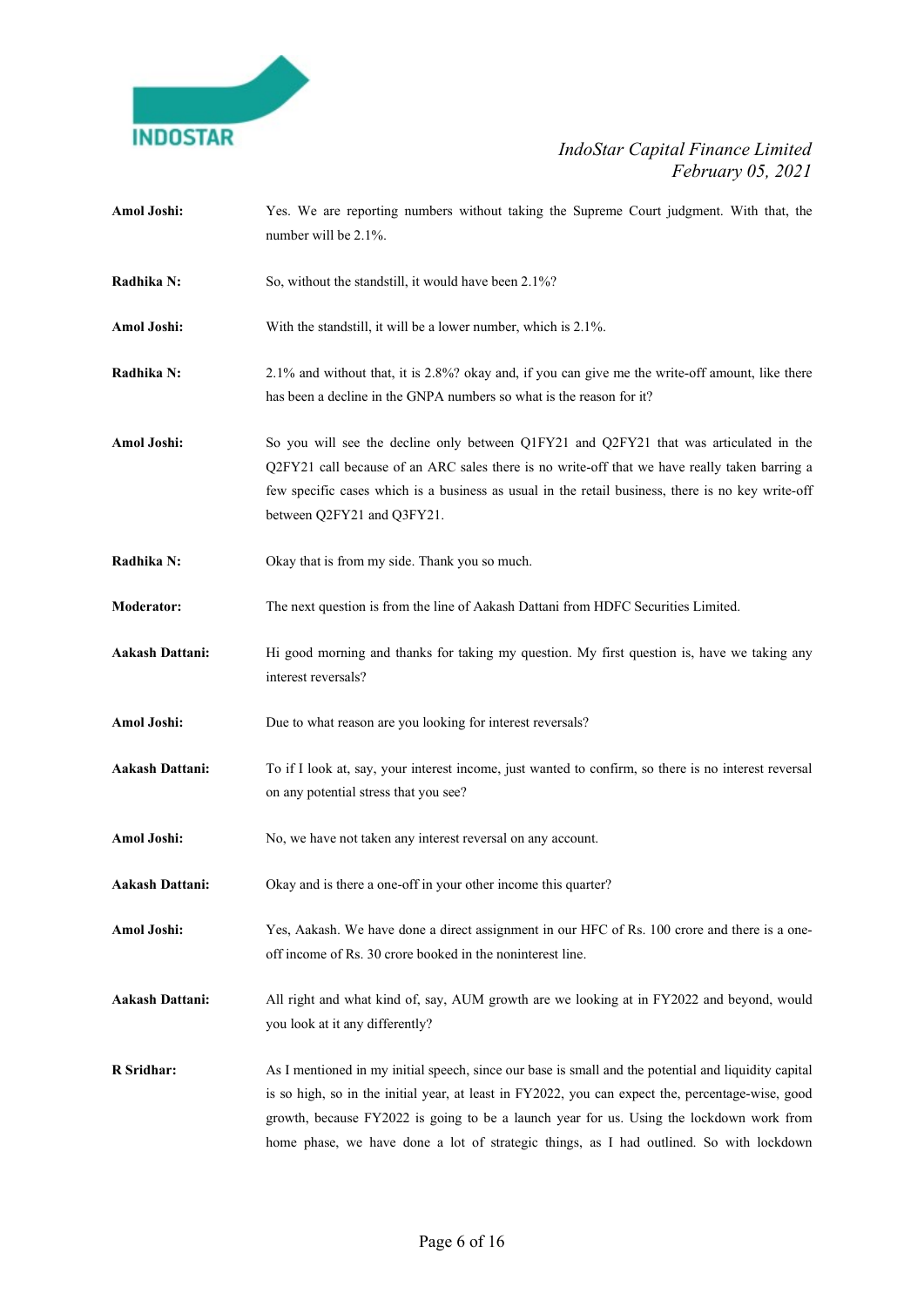

disappearing, unlocking happening, commercial vehicle cycle changing, all feel good factors are there in the environment so we feel that all our three businesses vehicles, as well as the SME and affordable housing finance in terms of potential is looking up so we are fully geared up to take advantage, so if you look at this year, we would have done about Rs. 1,000 crore of disbursement because majority of the period, we have not done anything and even before March, we should exit more than the pre-COVID levels, so the next year, it could be 3 times to 4 times of FY2021, could be our growth in terms of retail, so in terms of percentage, one, because of very less business in 2021, 2022 will look very big in terms of percentage, but in our case, even in absolute terms, it will be very high.

- Aakash Dattani: All right and if I may just ask a few very quick questions on the corporate book. The entire reduction in corporate GNPAs this quarter, is there anything written-off there?
- Amol Joshi: Aakash, as we had mentioned earlier, we are working on resolving the single NPA that we had in the corporate book. This is towards the repayments that we have received as part of the arrangement that we have worked out with a real estate developer. There is no write-off in that.
- Aakash Dattani: Okay and is there any restructured corporate portfolio?
- Amol Joshi: Zero restructuring in the corporate portfolio.
- Aakash Dattani: All right that is from my end. Thank you very much, wish you all the best of luck.
- Moderator: Thank you. The next question is from the line of Jainis Chheda from Dimensional Securities. Please go ahead.
- Jainis Chheda: My question is with regards to slide #21 of your presentation, where in you have given the restructuring snapshot, so in that, you have said that only in vehicle finance, 1.86% of accounts have restructured, but in terms of AUM, it is 4% and similar with SME, 2.6% and the AUM structured is 4.8% so is it like, bigger clients have restructured?
- R Sridhar: See in any situation number and amount will vary.
- Jainis Chheda: Yes, but the difference is huge, so I just wanted to understand why is such a huge difference?
- R Sridhar: See, yes, amount to be different, but there is no reason for it. It is that because of that number and amount will be different.
- Jainis Chheda: Yes, I agree that so that is what, are those bigger customers, like the bigger AUM, bigger borrowers, who have been restructured?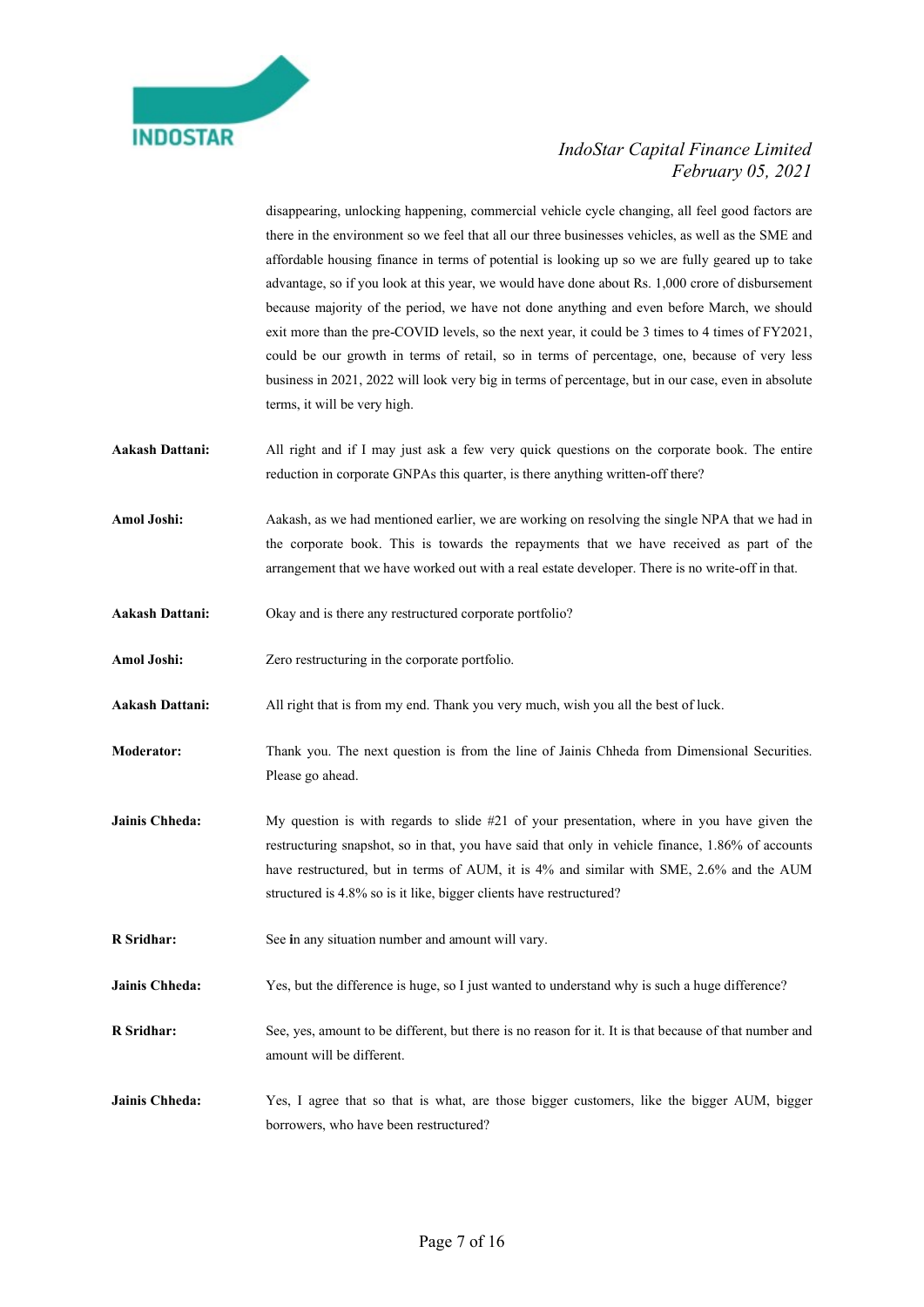

| R Sridhar:            | Then what is big, I do not understand.                                                                                                                                                                                                                                                                                                                                                                                                                                                                                                                                                                                                                                                                                                                                                                                                                                                                                                                                                                                                                                                                                                                                                                                                                                                                                                                                                                                                                                                                                                                                                                                                                                                                  |
|-----------------------|---------------------------------------------------------------------------------------------------------------------------------------------------------------------------------------------------------------------------------------------------------------------------------------------------------------------------------------------------------------------------------------------------------------------------------------------------------------------------------------------------------------------------------------------------------------------------------------------------------------------------------------------------------------------------------------------------------------------------------------------------------------------------------------------------------------------------------------------------------------------------------------------------------------------------------------------------------------------------------------------------------------------------------------------------------------------------------------------------------------------------------------------------------------------------------------------------------------------------------------------------------------------------------------------------------------------------------------------------------------------------------------------------------------------------------------------------------------------------------------------------------------------------------------------------------------------------------------------------------------------------------------------------------------------------------------------------------|
| Jainis Chheda:        | In terms of                                                                                                                                                                                                                                                                                                                                                                                                                                                                                                                                                                                                                                                                                                                                                                                                                                                                                                                                                                                                                                                                                                                                                                                                                                                                                                                                                                                                                                                                                                                                                                                                                                                                                             |
| R Sridhar:            | See Rs. 5 lakhs could be big, Rs. 10 lakhs could be big, see when you are doing a commercial<br>vehicle finance from small commercial vehicle to heavy commercial vehicle the amount will<br>vary. So it is a mix, it is not that only small, it is not only big, it is a mix, but it is divided by the<br>PoS of the amount restructured divided by the total, so that is why it is small. I do not think it is<br>only because of big accounts, some big accounts could be there.                                                                                                                                                                                                                                                                                                                                                                                                                                                                                                                                                                                                                                                                                                                                                                                                                                                                                                                                                                                                                                                                                                                                                                                                                     |
| Jainis Chheda:        | Okay thank you.                                                                                                                                                                                                                                                                                                                                                                                                                                                                                                                                                                                                                                                                                                                                                                                                                                                                                                                                                                                                                                                                                                                                                                                                                                                                                                                                                                                                                                                                                                                                                                                                                                                                                         |
| <b>Moderator:</b>     | Thank you. The next question is from the line of Prasheel Shah from CapGrow Capital. Please go<br>ahead.                                                                                                                                                                                                                                                                                                                                                                                                                                                                                                                                                                                                                                                                                                                                                                                                                                                                                                                                                                                                                                                                                                                                                                                                                                                                                                                                                                                                                                                                                                                                                                                                |
| <b>Prasheel Shah:</b> | Hi, so my first question is regarding the NIM pressure that we are seeing so the spread, if you<br>look at the spread, it has gone down by 170 basis points year-on-year. So, I understand some of<br>this will be because of the excess liquidity that you are carrying, so could you just give an<br>indication of how much pressure would be there because of this excess liquidity?                                                                                                                                                                                                                                                                                                                                                                                                                                                                                                                                                                                                                                                                                                                                                                                                                                                                                                                                                                                                                                                                                                                                                                                                                                                                                                                 |
| <b>R</b> Sridhar:     | Yes. See, we have been carrying excess liquidity due to the environment, as well as because we<br>raised capital so another Rs.1225 crore at cap, so we are conscious about that fact, but we are<br>also conscious about our expansion plan, so as we are looking to grow our book in a big way in<br>the next five quarters, leading to March 2022, this will become normalized. We will be carrying a<br>minimum balance, which is required as per regulations as well as for the comfort of the rating<br>agencies so you will find that going forward, the impact of excess liquidity on our net interest<br>margin will completely disappear. That is one. Second is, strategically, we are going to present in<br>used vehicle financing as far as our balance sheet is concerned, so the other two businesses,<br>which would be lower yielding it is new vehicle, we are going partner with ICICI and put it there<br>and the SME, another slightly lower yielding asset, we will be sourcing and then that is also we<br>will find a way to the bank's balance sheet so you will find that the net interest margin would be<br>comfortable, and we are in a full growth year, like a FY2022, which we are anticipating, this<br>should be comfortable. So, we should be in the range of around 7% to 8% and initially, because<br>we have a huge capital of 35%, our net interest margins would be very, very high, initially but as<br>and when we start using the capital, it will come and settle down around 8%, and that is where it<br>would be, but in the year, FY 2021, this could be impact and in the first quarter, we are confident<br>that the excess liquidity impact will go. |
| <b>Prasheel Shah:</b> | Okay and so like you mentioned that we are flushed with capital. So, in the next few years, what                                                                                                                                                                                                                                                                                                                                                                                                                                                                                                                                                                                                                                                                                                                                                                                                                                                                                                                                                                                                                                                                                                                                                                                                                                                                                                                                                                                                                                                                                                                                                                                                        |

is the best way we can make use of this capital adequacy that we have? Are we looking at any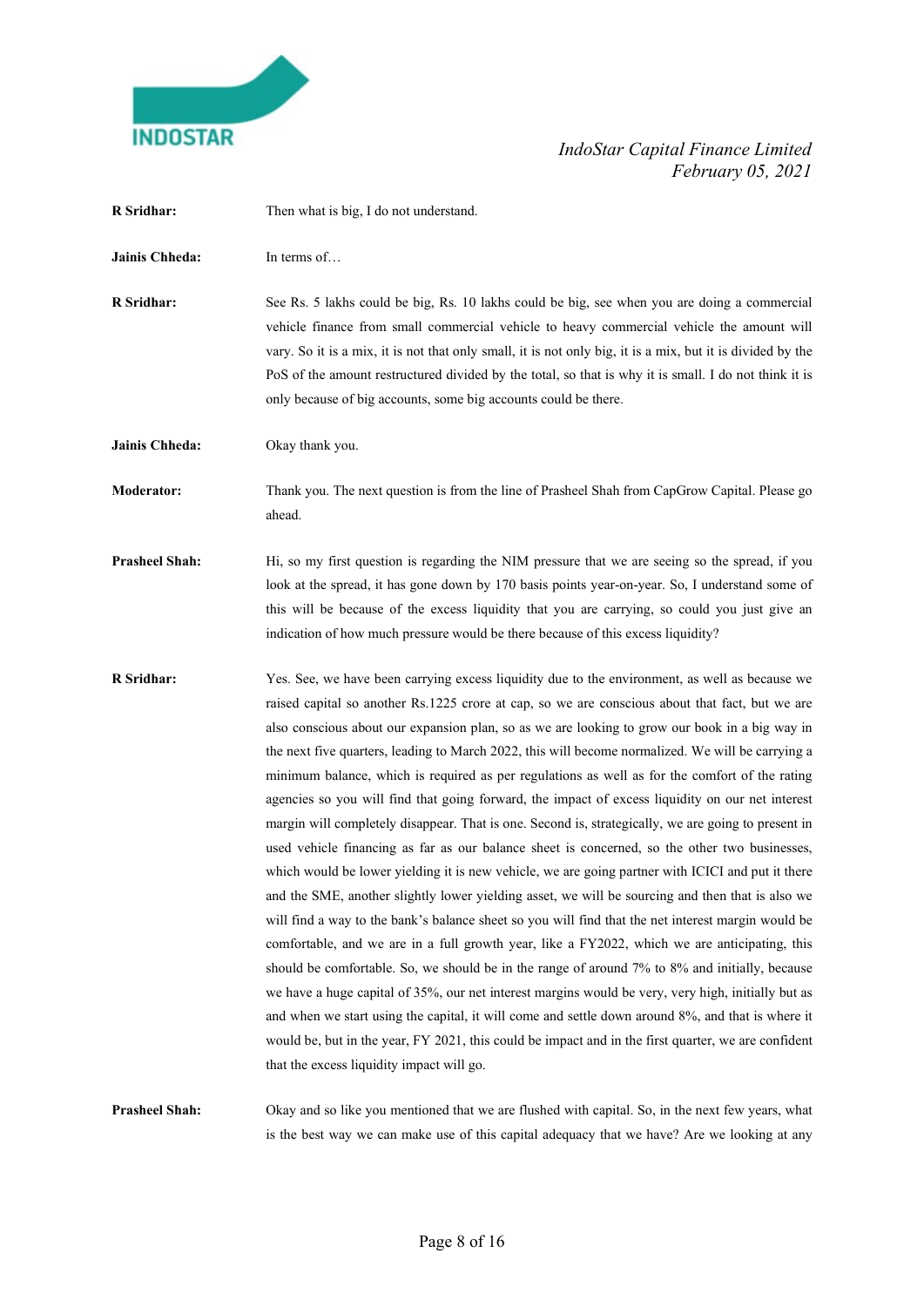

inorganic opportunities? Or is it just plain organic, which you were mentioning in your expansion plan?

R Sridhar: See, we are looking to use that capital andwe have raised it with an intent that we feel there is a huge potential to grow these businesses andthat is why Brookfield has partnered with us. So Brookfield had multiple options to partner with anyone, but they chose IndoStar because they felt that there is a high growth possibilities here with the proven management team. So what we are trying to do is we are focusing primarily on organic growth and that itself is going to be very high as I outlined earlier that is because our base is low in terms of percentage, as well as quantum, so it is going to be very high. At the same time, because of this pandemic and with the liquidity constraints, new regulation regime, which is coming in from RBI all these things are putting pressure on many moving NBFCs and housing finance companies, so there are multiple inorganic opportunities in portfolio as well as in the company so we are looking at it, and we are open to take these opportunities. If it is rectified, that would absorb our capital completely even if it is not, the growth will consume the capital very quickly.

- **Prasheel Shah:** And just coming to your branches, new smart branches that you are opening, so in the previous con call, you had mentioned that the new branches are much smaller and they breakeven in about nine months and here it was about eighteen months, so it is exactly half, so just wanted to get a sense of what exactly are these branches. Are they just smaller, which is why you were able to breakeven much quicker? And what exactly are these digitization efforts which you are taking, just wanted to get a sense of how will that benefit us in the coming years in terms of cost-toincome and efficiency?
- R Sridhar: Yes see, the incremental branches are going to be smart branches, so yes, we have had 700 800 square feet branches earlier, because of the insights we have learned from work from home in the last 78 months, we have realized that there is no need for creating a big office, so we are going to create moderately furnished, low cost, small-sized branches with the digitization, which is underway and will be ready by first quarter, the combination of these smart branches as well as digitalization is going to enhance the productivity. So, the moment the productivity is enhanced as well as, your yield is going to be focused on used vehicles. The breakeven, as you rightly mentioned is going to be around nine months so that is going to push down your cost-to-income substantially. So, one side, we increase the income, the other side, we reduced the operating expenses and finally the margin improves, so that is outstanding.
- **Prasheel Shah:** And just a data keeping question, what is the COVID overlay as of now, the COVID provisions that you have over and above the standard asset provisions.
- Amol Joshi: Yes, we have around Rs.255 crore of management overlay beyond our model, hence you find our Phase III PCR coverage at 150%.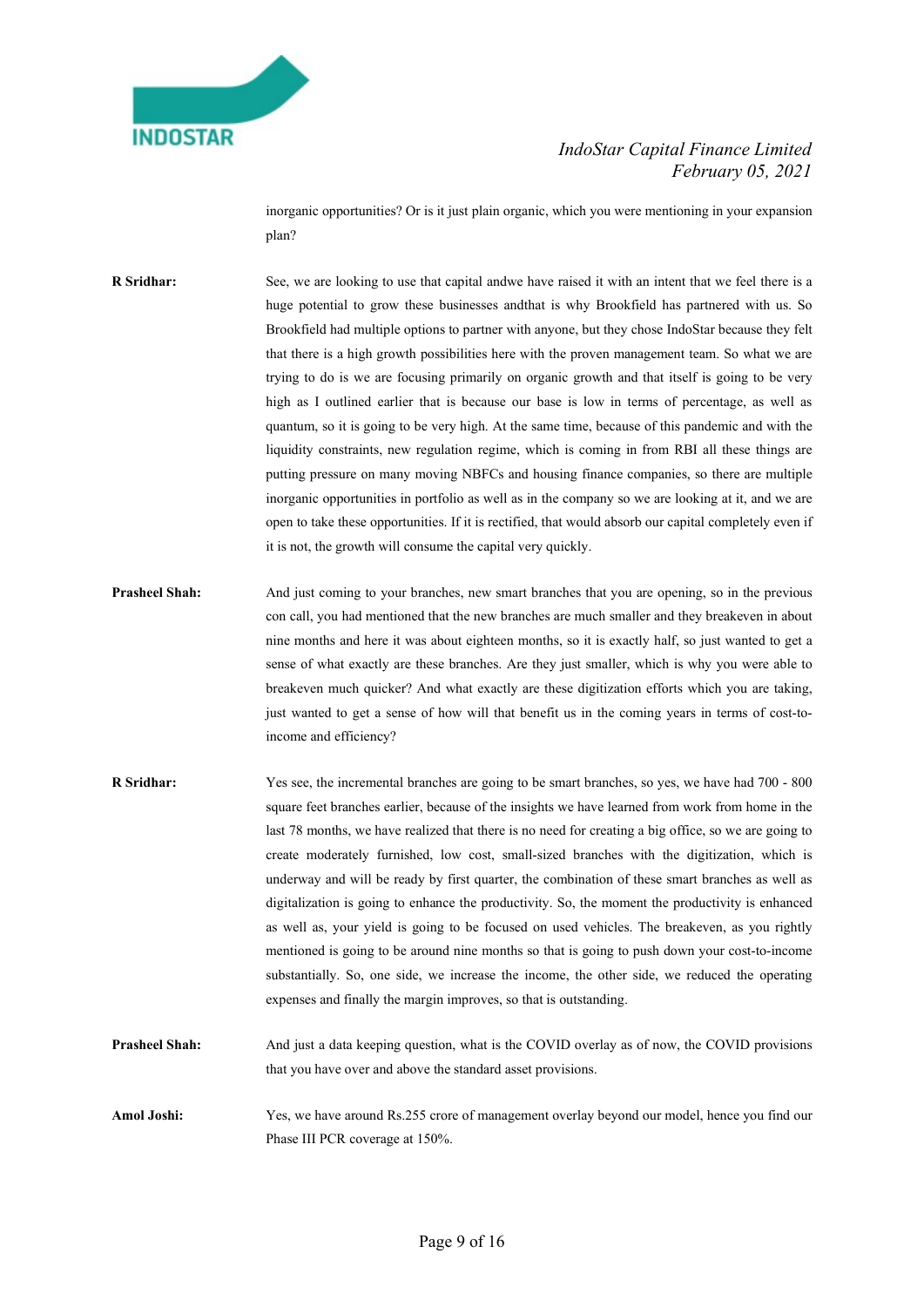

**Prasheel Shah:** Okay, and one last question. So, if you look at the competitors in this quarter, they have shown good growth in disbursements in fact, they have reached pre-COVID levels and we have not yet gone out and landed in a similar manner. So, was it a conscious effort or what exactly is happening because what I am also looking at is the number of customers that you have in your CV finance? So they have been falling over the last six quarters, maybe even more, so what exactly is happening over there in terms of disbursement because we have constantly reduced customer count right from Q1 of FY2020 to Q3 of FY2021, so what exactly is happening in there?

- R Sridhar: Even though we are in the same business, it is not appropriate to compare IndoStar with the large finance companies, because they are all 40-50 years old. We are a new entrant, but as you said, we are competitors in the same, so there are only three large companies, which have meaningful presence in the commercial vehicle and IndoStar is the fourth one which is entering and definitely, we will gain a lot of market share going forward, but in the last one year, you know that we have not lent many, so there is a runoff, apart from some customers who have sort moratorium, there is a runoff which is reducing our AUM in commercial vehicle. It is a conscious effort because some companies felt that even during lockdown they should go on and lend, it is their lookout, but as far as we are concerned, we felt that once we achieve collection efficiency, then only we should go out and lend and also, we have done a few strategic thingslike digitization initiatives, concept of smart branch, bringing Deep Jaggi as Chief Business Officer, creating a hub-and-spoke model, lot of strategic things we have done to prepare ourselves before the launch. For established companies, all these things were not there, they were just looking at the environment, they had liquidity and did it, but as far as we are concerned, we are an emerging company, we are a new entrant, so we took our own time to strategize and now we are fully prepared. So now you will find from this quarter, we will be competing with the giants in all the areas in commercial vehicle and we will also gain good market share, you will find that number of customers will increase, AUM will also go up, asset quality will improve substantially.
- Prasheel Shah: Okay, thank you so much.

Moderator: Thank you. The next question is from the line of Kunal from Mirae Asset. Please go ahead.

Kunal: So Sir, my question is on the Stage-2 assets, like you mentioned, around 22% - 23% of your book is in Stage-2 and I do understand that out of that, around 3% is in the restructuring so which are the segments from which the majority portion of this stage 2 assets is coming?

R Sridhar: Amol, would you like to take?

Amol Joshi: Sure, sure. So, Stage-2 is a pool which keeps moving. So, the endeavor is obviously to pull the customer back from Stage-2 to Stage-1, and 1 or 2 EMIs help us achieve that, so we do not see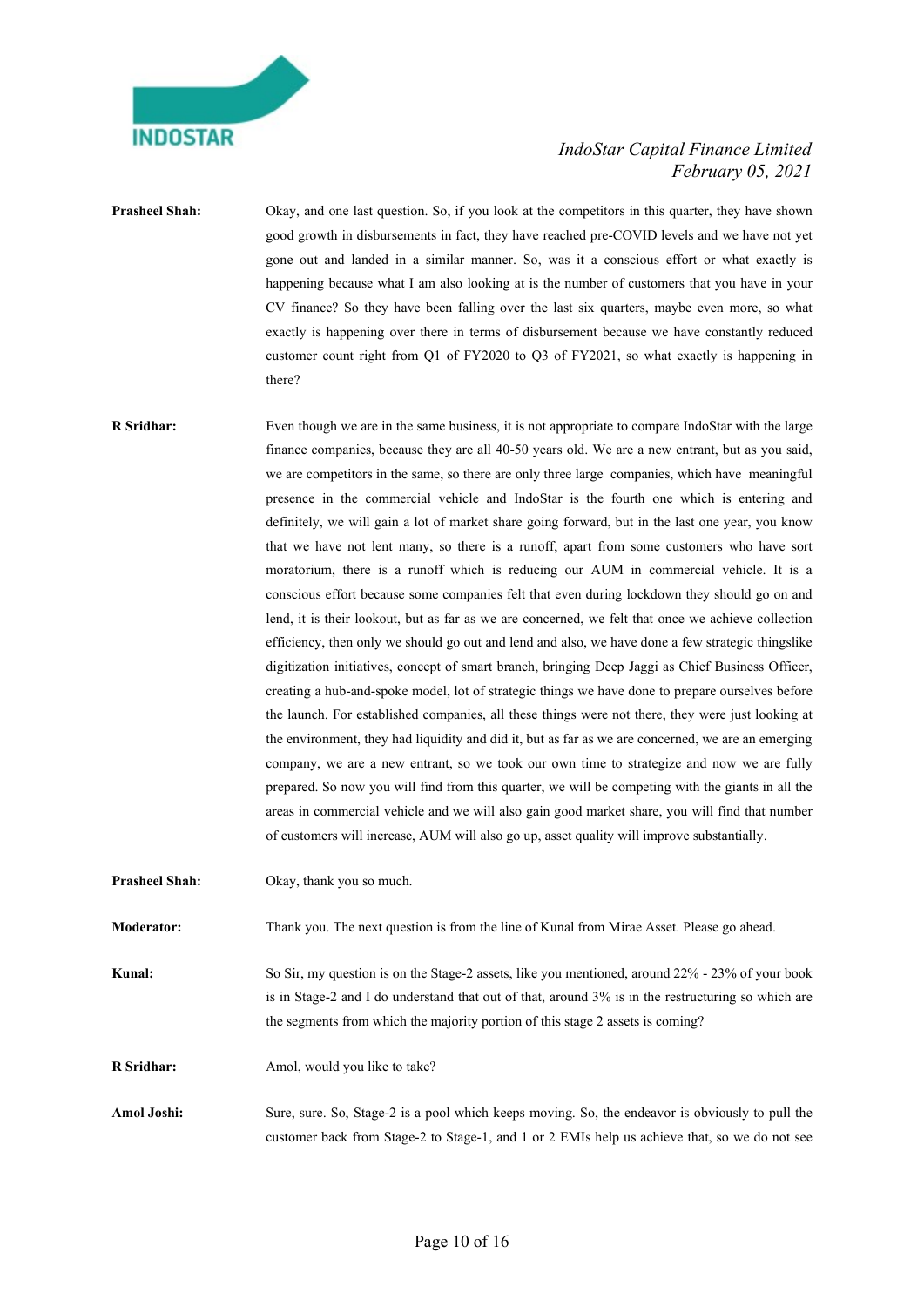

any pattern in that. Our largest book is CV. Obviously, if I look at the breakup, CV assets will be the largest component, followed by SME.

Kunal: So corporate book also accounts for any Stage-2 assets within this?

Amol Joshi: A very miniscule portion and those in January, 2021 itself, have sort of either got prepaid or pulled back in Stage 1, so nothing particular to mention on the corporate.

Kunal: Okay Sir and my last question would be, Sir, what has been the historical trend on the Stage-2 book and how you are seeing the current book coming out of Stage-2, maybe adhering to Stage-1 kind of thing?

Amol Joshi: So Kunal, what has happened with IndoStar is that our history has been a bit checkered, so if I go product wise, you will see in the CV, we had a great organic book, and then we did an acquisition and during that acquisition, plus COVID, there is no set pattern, which is coming out as to how much percentage would be a Stage-2, beyond that, for SME and HF, credit quality overall has been quite good. HFC book, is quite impeccable quality. On SME, the team has been very successful in managing the Stage-2 growth, even if a role forward has happened, they have managed to pull it back and overall, there is no specific pattern around it. Going forward, what we are very conscious of with a lot of efforts being on collection, and you have seen the collection efficiency numbers, there is a separate vertical that we are going to set up for collections and very confident that overall Stage-2 numbers will be far below the numbers that I told you earlier.

Kunal: Okay. So, you do not see any major slippages coming in from the Stage-2 going forward, right?

Amol Joshi: Yes. So right now, coming out of a pandemic, this is what the numbers are, very confident that there is only upside as we go.

Kunal: Great. Thanks a lot Sir and all the best for the coming quarters.

Amol Joshi: Thank you so much Kunal.

Moderator: Thank you. The next question is from the line of Abhijit from Sundaram Mutual Fund. Please go ahead.

Abhijit: Sir, my question is also on Stage-2. What was the Stage-2 pre-COVID on a business as usual basis?

Amol Joshi: Yes, Abhijit, I do not have the numbers immediately in front of me, but be assured that pre-COVID, the Stage numbers are far lower than what I have told you at 24%.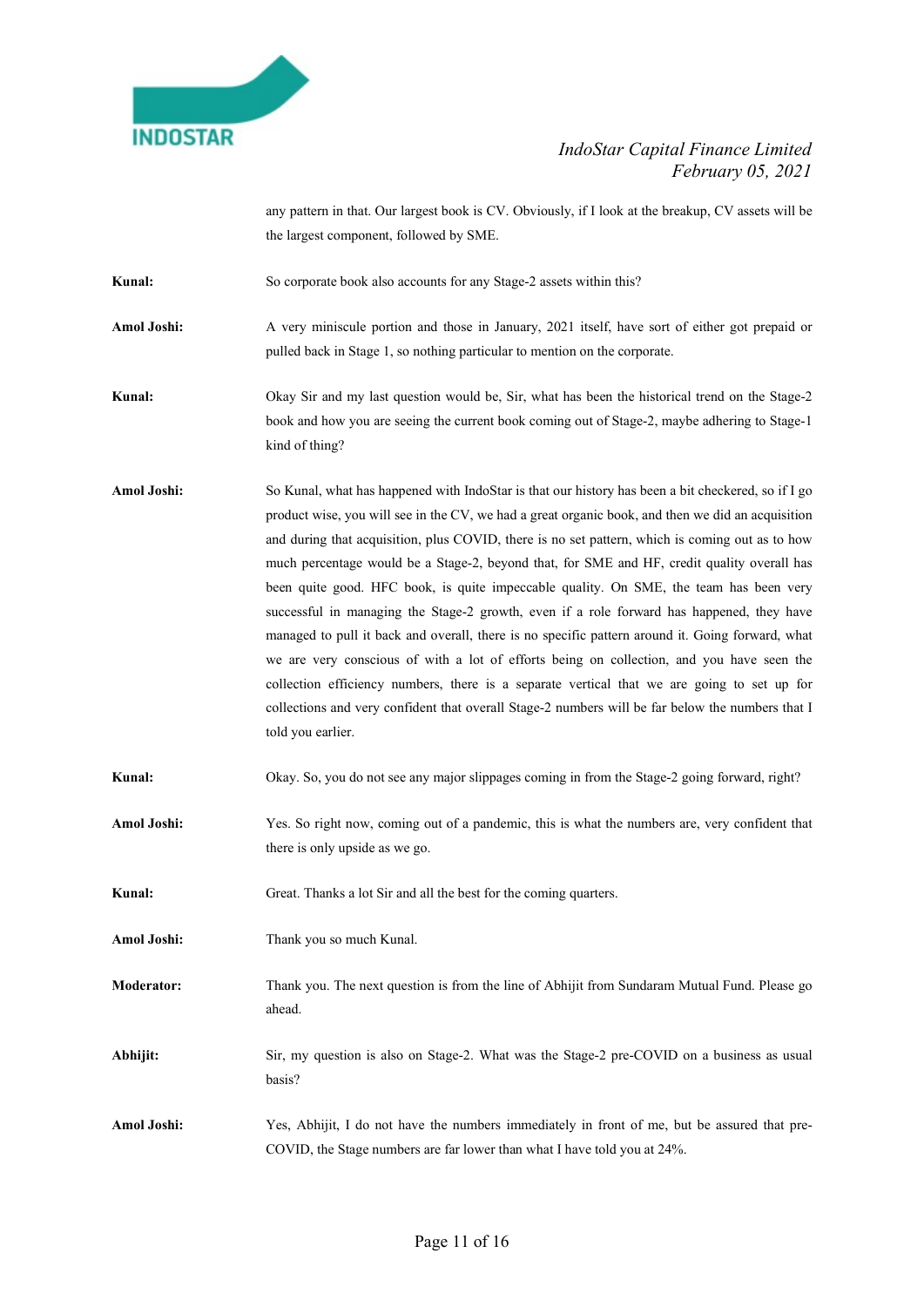

- Abhijit: Okay. my question, also what I was trying to understand was, Sir your next Stage 3 is about Rs.140 crore, plus your restructuring is about Rs.250-odd crore. Your management overlay provision seems to be far higher than what is actually Stage-3 plus provision requirement for restructuring. So, will there be any reversals or reduction of this management overlay in Q4FY21? Or will you continue to carry this management overlay into the next couple of quarters?
- Amol Joshi: Abhijit, thank you for asking the question. I just wanted to give a background, so we did this overlay when we are at Q4FY20 of last year. At that point of time, RBI also allowed us to split that into Q4 of FY 2020 and Q1 of FY 2021, but we took the stance and considering the uncertainty we took the full provision in Q4 itself as you would have seen that provision has stayed with us over the last nine months. Today, we are in position where we talked about relief. We, as a management team believe that taking a write-back will not be the best possible outcome for IndoStar. As the business goes, we would rather use this provision to further strengthen our positioning ratios were required. As of now, for Q4FY21, I am not looking at the write-back at all.
- Abhijit: In that case, will your credit costs or provisioning requirement be lower than what we have seen in the recent past, so quarterly charge-off for the P&L, will it be lower than what we have seen in the recent past?
- Amol Joshi: You have seen the Q3FY21 numbers. There is no major blip there. I expect the same trend to continue in Q4FY21 as well. If there is any specific action to be taken, where I must dip into the management overlay, we will do that, but I do not see that coming in the retail portfolio in this quarter.
- Abhijit: Actually, I am confused. Under what conditions will you dip into management overlay and what conditions will you continue to charge-off to P&L because Rs.40-Rs.50 crore of quarterly charge-offs is still on the higher side, even though you are carrying management overlay, so my question is, why is the management so conservative, do they continue to charge-off good amounts when they have sufficient cushion on the overlay question. I wanted to understand specifically what is holding back the management and being so conservative?
- Amol Joshi: Sure. Abhijit, I will try to answer it or happy to take it offline because it might need some deep diving for really to take you through the numbers, just a quick update on Q3FY21 when you see Rs.46 crore of credit cost. One is, I would not call it charge-offs because it is still provision that we are doing, there is no major component of write-off there. Of that, you are aware that we are resolving the corporate asset and whatever that corporate loan asset that we are resolving, any provision that was required to resolve it, has already been taken in Q2FY21 so there is no new hit coming on under Q4FY21 on the corporate asset side, especially on the dissolving that NPA.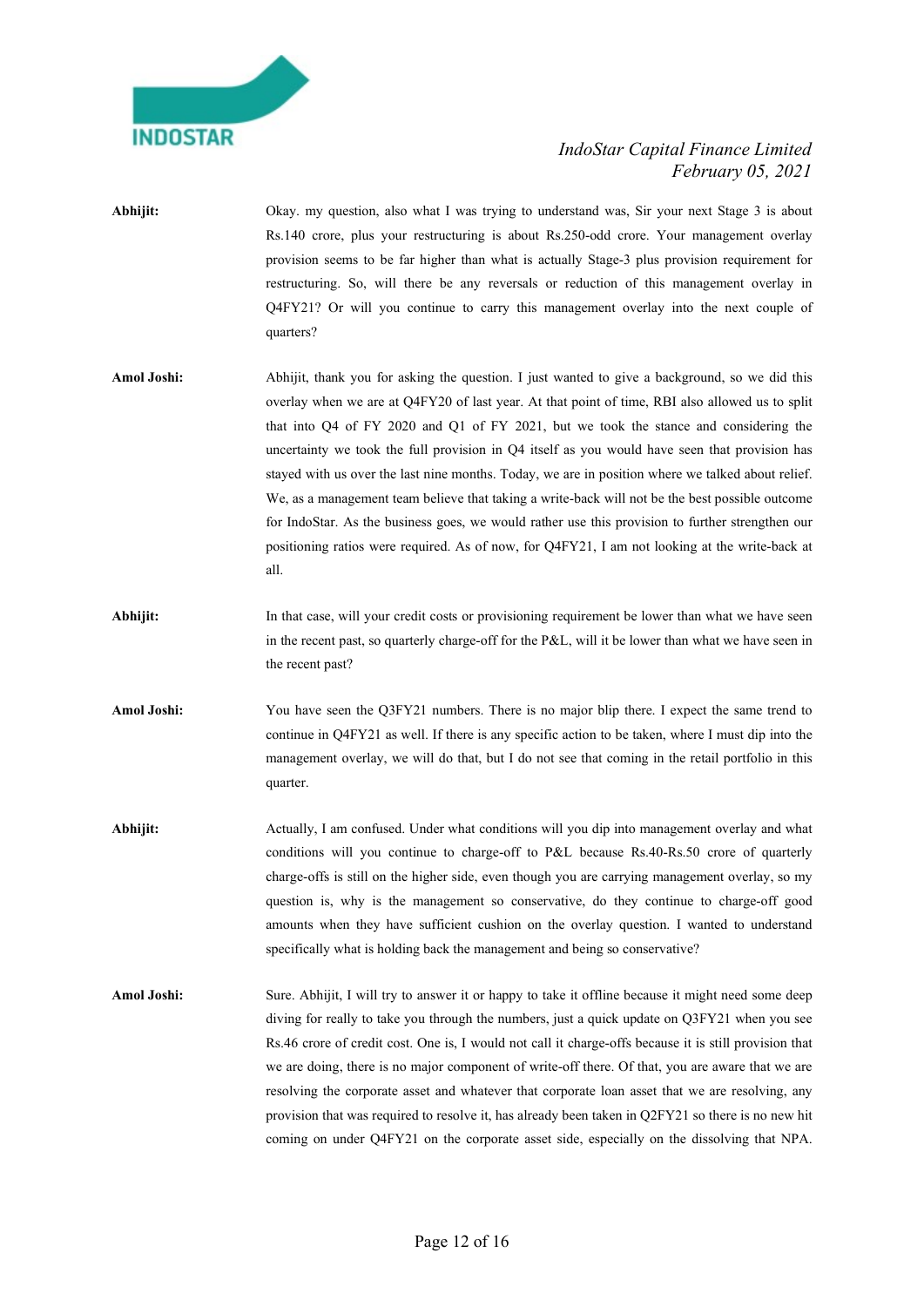

Second is the management overlay, as you are aware, is to be used under strict IND AS guidance, which says that there are specific conditions that are to be met before a write-back happens, even while creating it, there are certain amounts of structures which are applied, so it is not a number which goes without scrutiny, so the auditors and the board also reviews this overlay. Similarly, at what point will we utilize it will depend on the underlying conditions that we are facing to really take that call.

- Abhijit: Okay Sir I will probably take it offline. Thank you.
- Moderator: Thank you. The next question is from the line of Jainis Chheda from Dimensional Securities. Please go ahead.
- Jainis Chheda: Yes, just two quick questions. Number one, as you said, there is a new partnership agreement with ICICI Bank. So just we wanted to understand what is the whole thing? And what are the terms that have changed? And number two, the promoter holding is currently very high because of the Brookfield investment, which has to come down to 75% so what is any guidance of comments over there?
- R Sridhar: Amol, would you like to take?
- Amol Joshi: Sure, Sridhar. When we said that we renegotiated terms with ICICI Bank we meant there were the two key commercial parameters with that arrangement One is the lending rate at which is a ICICI Bank charges fee for every loan that we book that has been renegotiated downwards from the existing 10.4% to 8.6%. The second piece of the commercial agreement is the FLDG (First Loss Deposit Guarantee) that we keep with ICICI Bank that stands at 8% today that will move to 5%.
- Jainis Chheda: So, 8% to 5%, that will be on the total portfolio or per account?
- R Sridhar: Incremental from 1<sup>st</sup> April 2021.
- Amol Joshi: The lending rate is effective February 1, 2021.
- Jainis Chheda: So, no, again, on 5% incremental margin, it will be per account or on the total portfolio?
- Amol Joshi: So it is always maintained at a total portfolio level and when we say incrementally, what will happen as of March 31, 2021 if the book is 100%, we will keep it as FLDG, going forward, any new book that we create, it will be on the 5% of the book will be kept as FLDG.
- Jainis Chheda: Okay and in terms of promoter holding?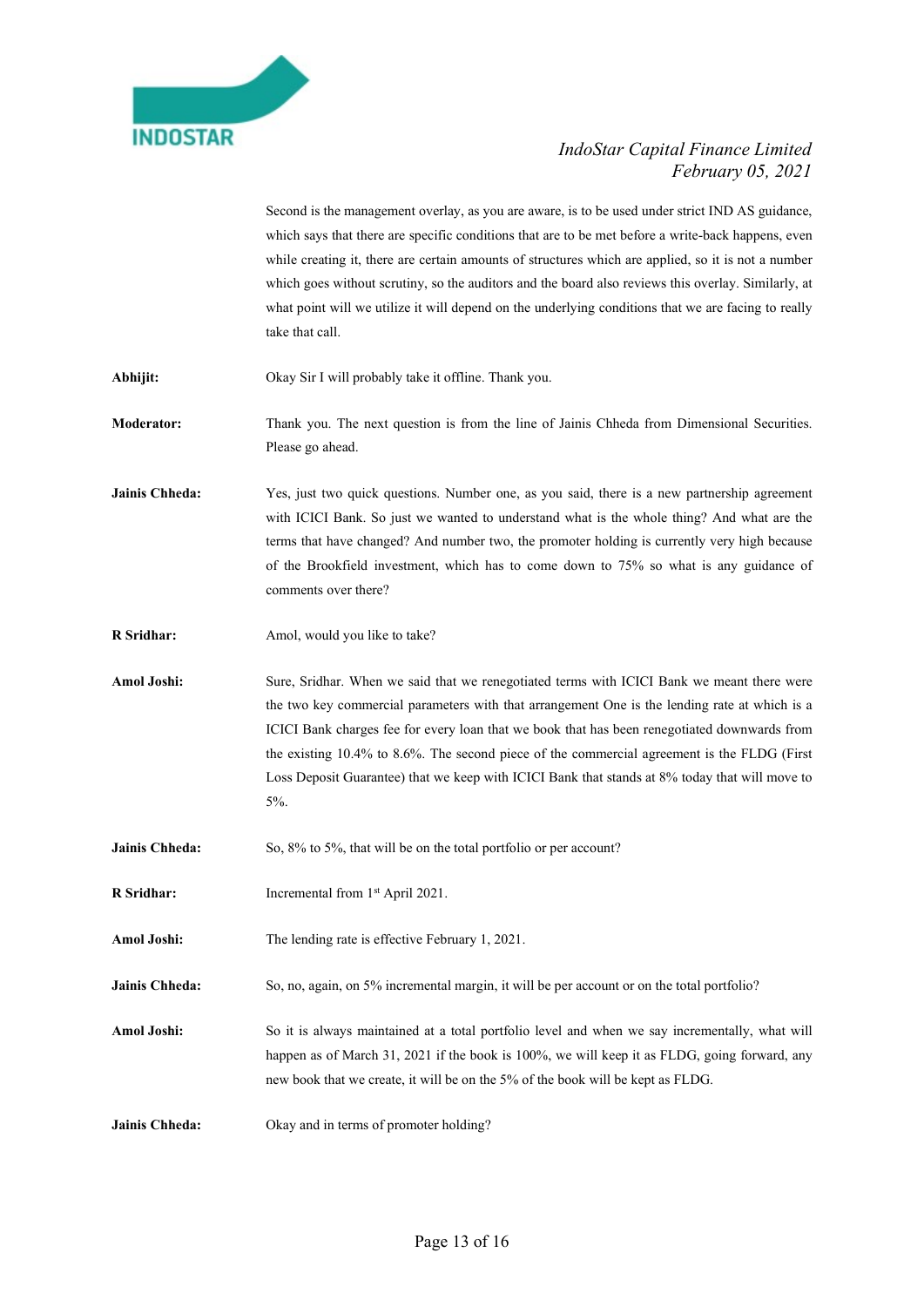

Amol Joshi: So, in terms of promoter holding, a question, which is there in front of all of us. I think active steps are being taken to explore opportunities to see how best we can do it. The shareholders, obviously, are very concerned and are working towards it, but we assure that as the market improves, we will find a way out of this. We have time till end of June, 2021 to resolve this. Jainis Chheda: Okay Sir thank you so much. Moderator: Thank you. The next question is from the line of Prashant Sridhar from SBI Mutual Funds. Please go ahead. Prashant Sridhar: Hi thanks for taking my question just got a bit confused on the provision, so what would be the total provisions you carry as on day, it is like Stage 1, 2 and 3 together? Amol Joshi: So, all full provision put together, will be around, so if I have to look at you want the full provision in terms of Stage 1, 2 and 3 together, right? You are not looking only at the Stage provisioning that we carry? Prashant Sridhar: Right. Amol Joshi: So, it is around Rs.550 crore. Prashant Sridhar: Okay and this includes the management overlay or the Rs.255 crore over and above it? Amol Joshi: No, it includes the management overlay. Prashanth Sridhar: Okay. Got it and just another clarification. So, I am just saying the collection, where you are saying, for the month of December, 2020 there is total of Rs.2800 crore collected. How much of this would be amount not related to the billing of Rs. 2000 crore? Sir I am just looking at December, 2020 collection, where you said there is a billing of Rs. 2050 crore and collection of Rs.2,809 crore. So, I just wondering, out of the Rs. 2,809 crore, how much is the amount not related to the billing for that month? R Sridhar: See, billing is one, plus you have the overdue also, you get collected. So those take into account there are some closures will there. There could be some foreclosures are there in all the three businesses. That is why it is higher, so if you adjust it, that could be around 85% to 90%. Prashanth Sridhar: 85-90% okay that is helpful. Thank you so much Sir. Moderator: Thank you. The next question is from the line of Prasheel Shah from CapGrow Capital. Please go ahead.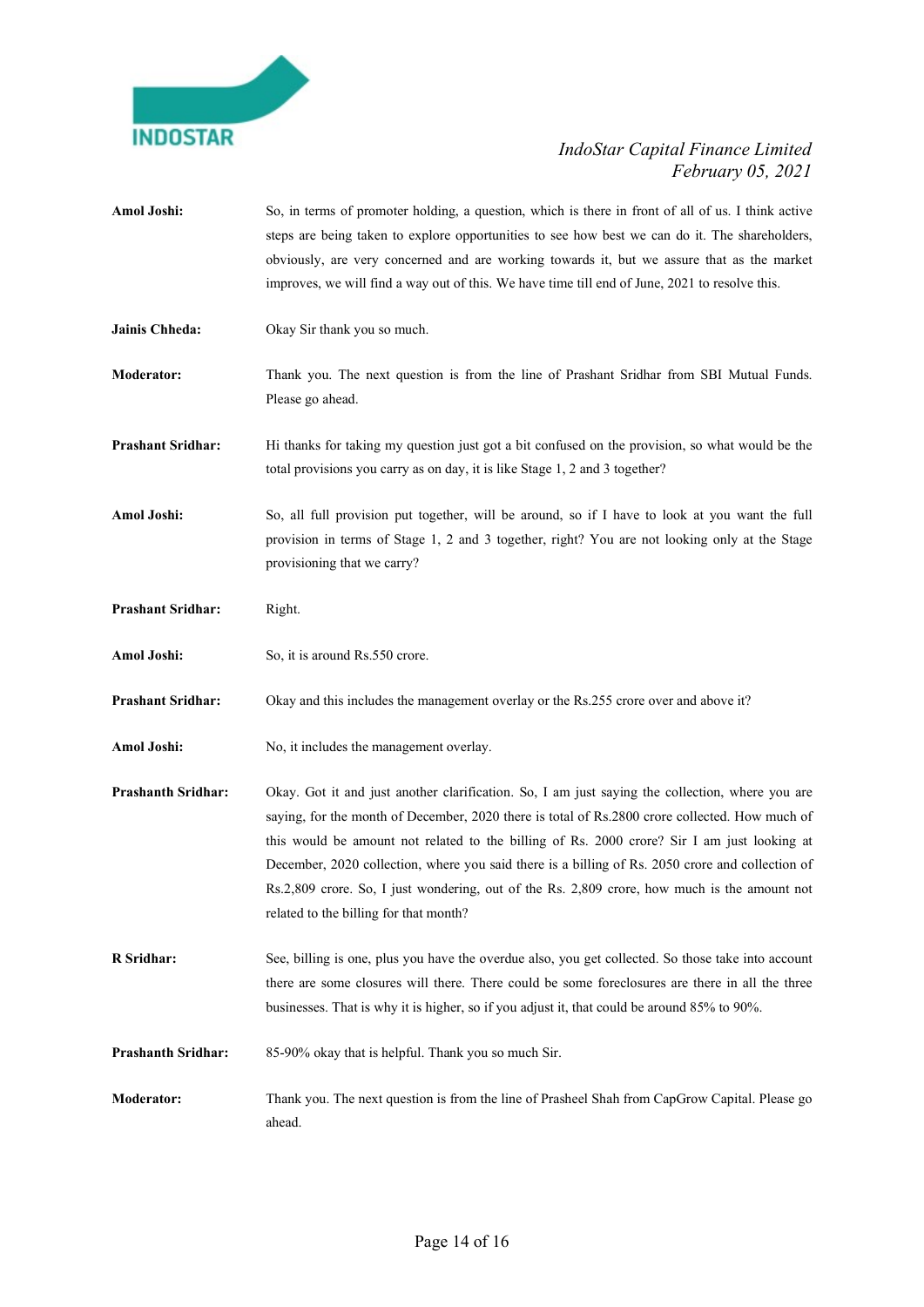

| <b>Prasheel Shah:</b>  | Yes, so the ICICI change that has happened, so the reduction in lending rate and that would be<br>related to the fact that you guys moved to giving our new vehicle loans to ICICI, right?                                                                                                                                                                                    |
|------------------------|-------------------------------------------------------------------------------------------------------------------------------------------------------------------------------------------------------------------------------------------------------------------------------------------------------------------------------------------------------------------------------|
| R Sridhar:             | Yes. There is nothing that preventing us from doing used vehicle also.                                                                                                                                                                                                                                                                                                        |
| <b>Prasheel Shah:</b>  | Sorry?                                                                                                                                                                                                                                                                                                                                                                        |
| R Sridhar:             | We can do all the vehicles. Our intent is to do more new vehicles there and keep used vehicles on<br>the balance sheet, but we can also do used vehicle in their balance sheet.                                                                                                                                                                                               |
| <b>Prasheel Shah:</b>  | And the reduction in the lending rate, how does that affect our spread that you are making?                                                                                                                                                                                                                                                                                   |
| <b>R</b> Sridhar:      | It is less than our average cost. See today, 8.6%, you see a rate which ICICI is going to charge.<br>Anything beyond in yield goes plus, so the spread will increase that is one. Second is you have<br>we are going to provide only 5%, which will be the capital we do for this. So, you have an ability<br>to leverage more. So that is this arrangement is ROE accretive. |
| <b>Prasheel Shah:</b>  | Thank you. We will take the last question from the line of Piran Engineer from Motilal Oswal<br>Financial Services.                                                                                                                                                                                                                                                           |
| <b>Piran Engineer:</b> | Hi Sir, so most of my questions have been answered. I just have one question. How much of<br>ECLGS has been done so far?                                                                                                                                                                                                                                                      |
| R Sridhar:             | Yes, you have the figure, Amol?                                                                                                                                                                                                                                                                                                                                               |
| Amol Joshi:            | Yes, there is a most of our Q2FY21-related disbursements Piran has been through ECLGS<br>because we have not gone ahead and increased our disbursement during that period. For the<br>number you see for Q2FY21 for retail is predominantly the ECLGS, excluding the HFCT                                                                                                     |
| <b>Piran Engineer:</b> | So how much that would add up to roughly Rs.200 crore?                                                                                                                                                                                                                                                                                                                        |
| Amol Joshi:            | Around Rs.210 crore is what, so we did a portion of it in October, 2020 as well, around Rs.225<br>crore will be the overall lending under that scheme.                                                                                                                                                                                                                        |
| <b>Piran Engineer:</b> | Okay fair enough, that is all from my end.                                                                                                                                                                                                                                                                                                                                    |
| Amol Joshi:            | All right.                                                                                                                                                                                                                                                                                                                                                                    |
| <b>Moderator:</b>      | Thank you I now hand the conference over to Mr. R Sridhar for closing comments.                                                                                                                                                                                                                                                                                               |